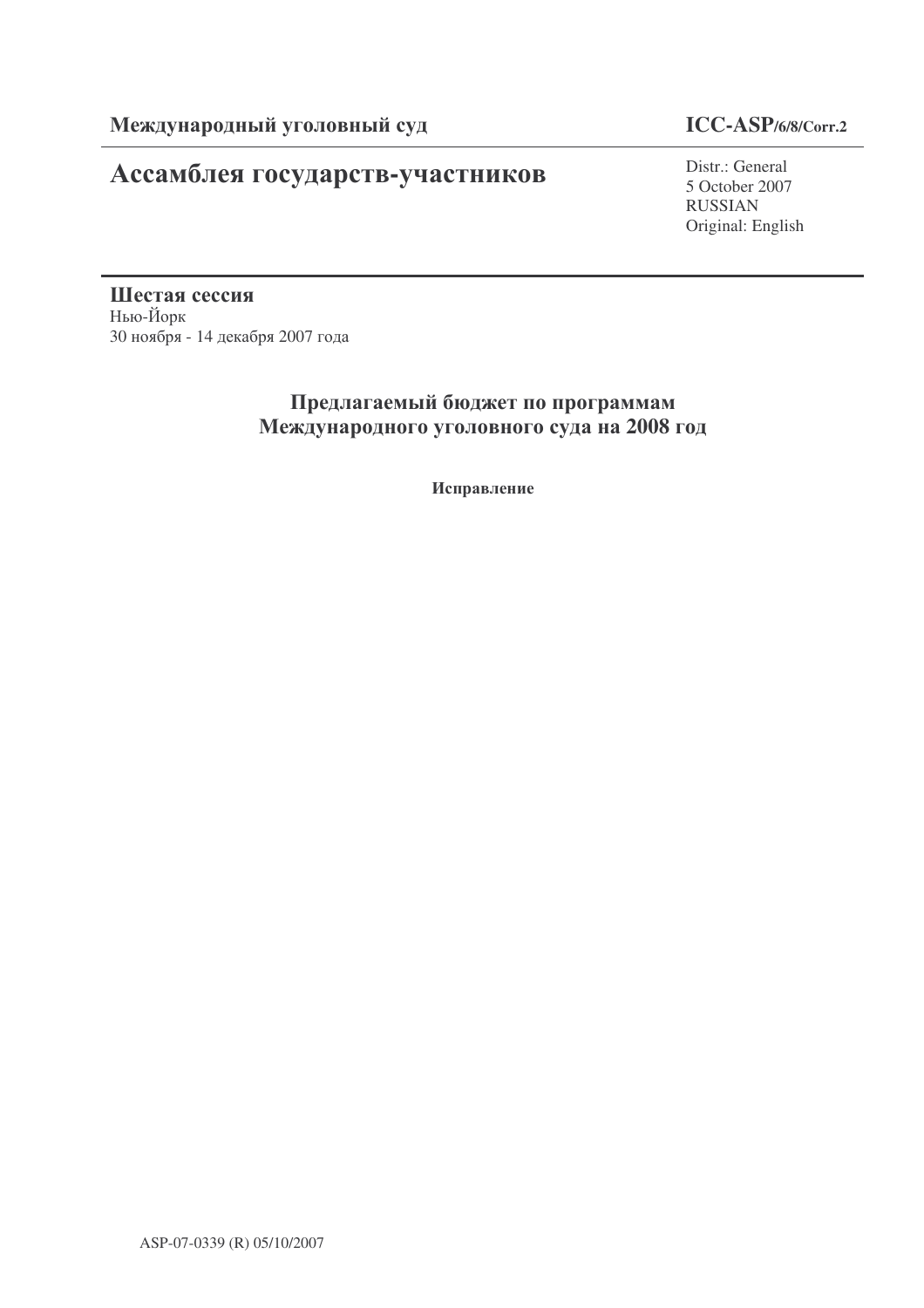## 1. Стр. 59<br>Заменить таблицу 31 следующей таблицей:

| Секретариат                                       |                           | $3\Gamma C$ | ПГС | Д-2 | Д-1            | $C-5$ | $C-4$ | $C-3$ | $C-2$          | $C-1$          | Итого<br>сотрудников<br>категории<br>специалистов и<br>выше | OO-BP | $OO-IIIp$ | Итого<br>сотрудников<br>категории<br>OO | Всего<br>сотрудников |
|---------------------------------------------------|---------------------------|-------------|-----|-----|----------------|-------|-------|-------|----------------|----------------|-------------------------------------------------------------|-------|-----------|-----------------------------------------|----------------------|
| Существующие<br>должности                         | Базовые                   |             |     |     | $\overline{4}$ | 15    | 21    | 34    | 20             |                | 95                                                          | 8     | 117       | 125                                     | 220                  |
|                                                   | Связанные с<br>ситуациями |             |     |     |                |       | 10    | 28    | 21             |                | 66                                                          | 10    | 91        | 101                                     | 167                  |
|                                                   | Итого                     |             |     |     |                | 15    | 31    | 62    | 41             |                | 161                                                         | 18    | 208       | 226                                     | 387                  |
| Новые должности                                   | Базовые                   |             |     |     |                |       |       |       |                |                |                                                             |       |           |                                         | 9                    |
|                                                   | Связанные с<br>ситуациями |             |     |     |                |       |       |       | $\overline{2}$ |                | $\overline{\phantom{a}}$                                    |       | 8         | 8                                       | 15                   |
|                                                   | Итого                     |             |     |     |                |       |       | 6     | 5              |                | II                                                          |       | 12        | 13                                      | 24                   |
| Перераспределенные /<br>возвращенные<br>должности | Базовые                   |             |     |     |                |       |       |       |                |                |                                                             |       |           |                                         | $\mathcal{I}$        |
|                                                   | Связанные с<br>ситуациями |             |     |     |                |       |       |       |                |                |                                                             | $-1$  |           | $-I$                                    | $-I$                 |
|                                                   | Итого                     |             |     |     |                |       |       |       |                |                |                                                             | $-I$  |           |                                         |                      |
|                                                   | Всего                     |             |     |     | $\overline{4}$ | 15    | 31    | 68    | 46             | $\overline{a}$ | 172                                                         | 18    | 221       | 239                                     | 411                  |

|  |  |  |  |  |  | Таблица 31. Основная программа III: предлагаемое штатное расписание на 2008 год |  |  |  |  |  |
|--|--|--|--|--|--|---------------------------------------------------------------------------------|--|--|--|--|--|
|--|--|--|--|--|--|---------------------------------------------------------------------------------|--|--|--|--|--|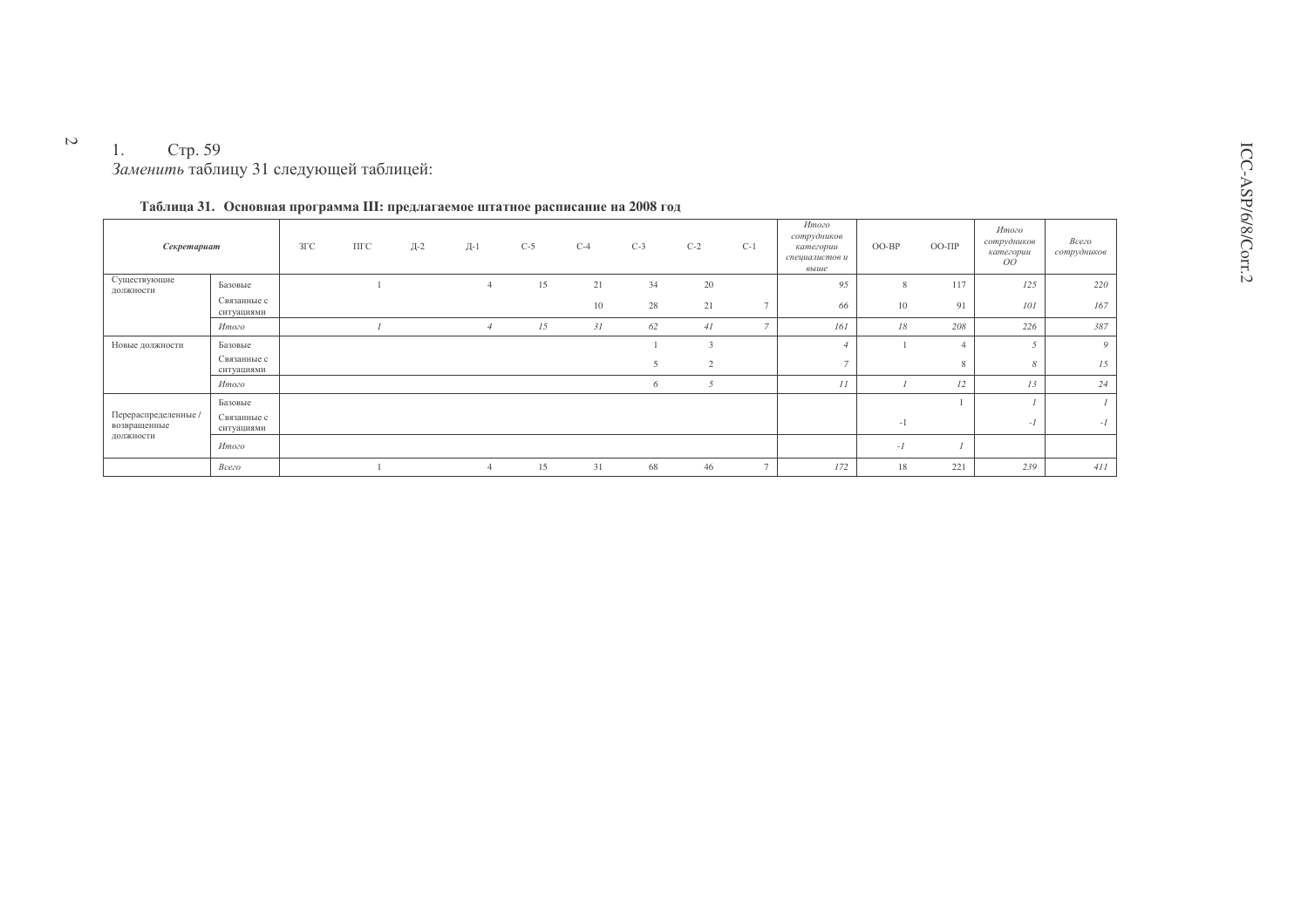#### 2. Стр. 62 Заменить таблицу 33 следующей таблицей:

| Канцелярия Секретаря      |                           | $3\Gamma C$ | $\Pi\Gamma C$ | Д-2 | Д-1 | $C-5$ | $C-4$ | $C-3$ | $C-2$  | $C-1$ | Итого<br>сотрудников<br>категории<br>специалистов и<br>выше | OO-BP | $OO-III$ | Итого<br>сотрудников<br>категории<br>OO | Всего<br>сотрудников |
|---------------------------|---------------------------|-------------|---------------|-----|-----|-------|-------|-------|--------|-------|-------------------------------------------------------------|-------|----------|-----------------------------------------|----------------------|
| Существующие<br>должности | Базовые                   |             |               |     |     |       | 4     |       | $\sim$ |       | 18                                                          |       | 39       | 42                                      | 60                   |
|                           | Связанные с<br>ситуациями |             |               |     |     |       |       |       |        |       |                                                             |       | 14       | 14                                      | 16                   |
|                           | Итого                     |             |               |     |     |       |       | 6     |        |       | 20                                                          |       | 53       | 56                                      | 76                   |
| Новые должности           | Базовые                   |             |               |     |     |       |       |       |        |       |                                                             |       |          |                                         | $\mathcal{L}$        |
|                           | Связанные с<br>ситуациями |             |               |     |     |       |       |       |        |       |                                                             |       |          |                                         |                      |
|                           | Итого                     |             |               |     |     |       |       |       |        |       |                                                             |       |          |                                         | 6                    |
|                           | Всего                     |             |               |     |     |       |       | 10    |        |       | 25                                                          |       | 54       | 57                                      | 82                   |

### Таблица 33. Программа 3100: предлагаемое штатное расписание на 2008 год